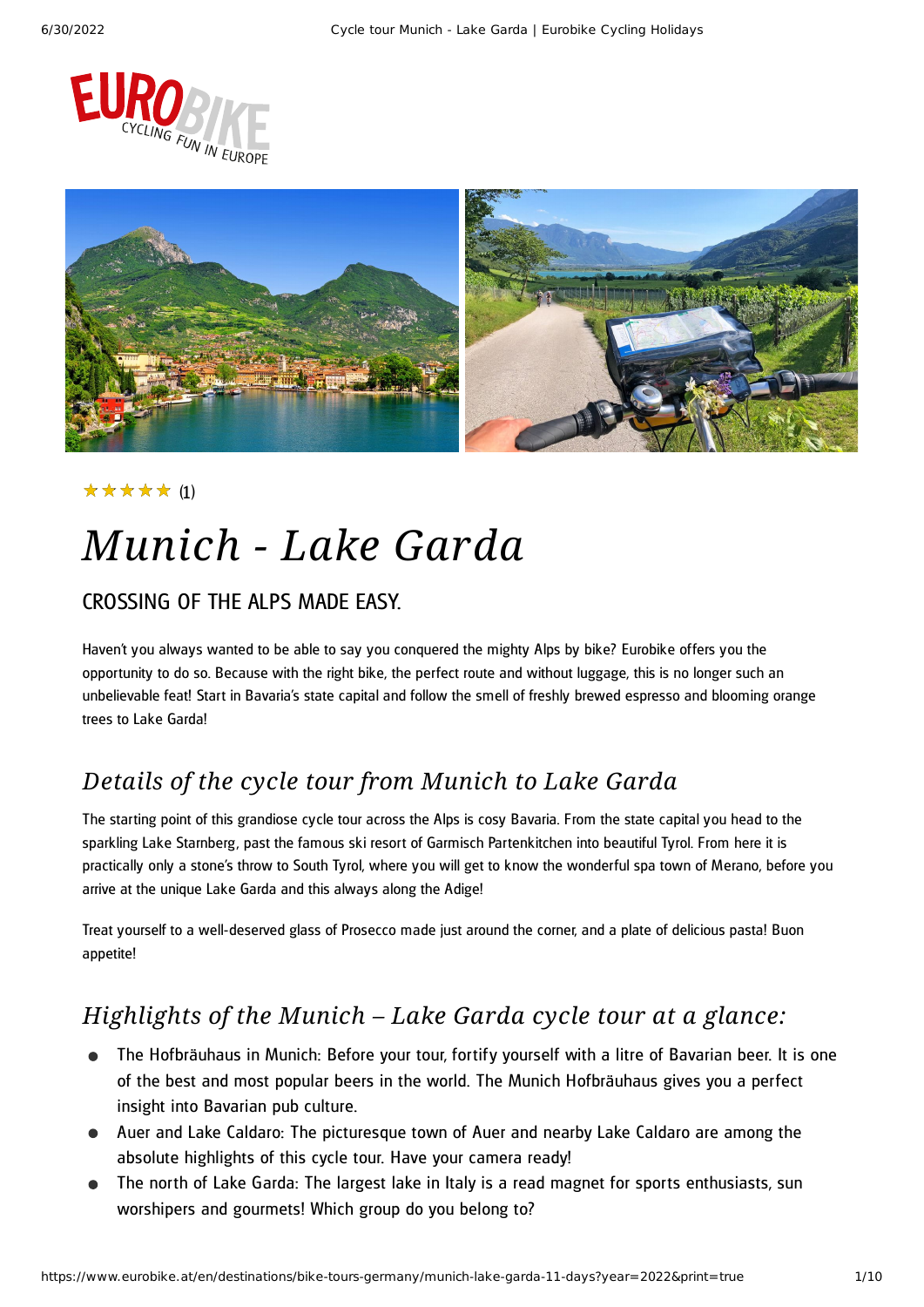### *Medium* 8888 11 Days / 10 Nights Self-guided Tour

### To the online version

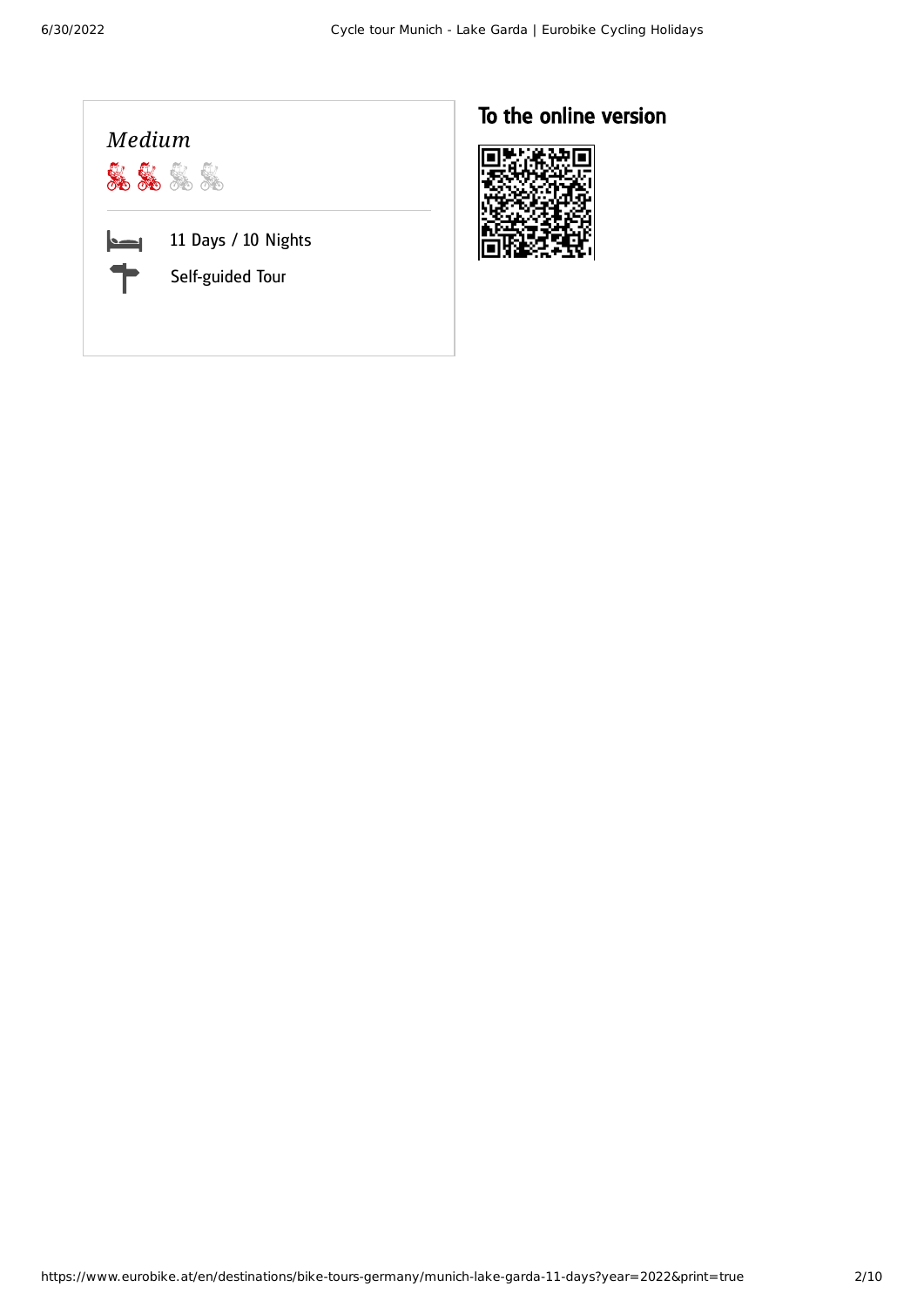# *Itinerary*

### *Arrival in [Munich](#page-2-0)*

<span id="page-2-0"></span>Bavaria's state capital awaits its visitors with numerous sights (English Garden, town hall, Hofbräuhaus',...).

DAY  $\overline{\phantom{0}}$ 

DAY 1

*Munich* – *Lake [Starnberger](#page-2-1) See* approx. 45-60 km

<span id="page-2-1"></span>From Munich through the Forstenrieder Park onto Lake Starnberger See. From Starnberg on the cycle path directly along the lakeside to Ambach or onwards to Bernried. The lake tempts you with crystal-clear waters and the views are fabulous onto the surrounding mountains.



*Lake Starnberger See – Garmisch [Partenkirchen](#page-2-2)* approx. 65 km

<span id="page-2-2"></span>Initially a cycle tour past Lake Riegsee to Murnau. Onwards through the nature reserve Murnauer Moos (Central Europe's largest marsh area) and through unspoilt nature following the river Loisach to Garmisch Partenkirchen. Here you have the option of a ride with the Zugspitzbahn up to an altitude of 2962 m (autonomously). From up there you enjoy a stupendous view over the Alps.

DAY 4

### *Garmisch [Partenkirchen](#page-2-3) – Mittenwald – Leutasch* approx. 40 km

<span id="page-2-3"></span>Today you proceed along the beautifully developed cycle path all the way to the river Isar. You cycle through the sunny high mountain valley with marvellous panoramic views onto the Karwendel- and Wettersteingebirgemountains to Mittenwald. Here we highly recommend a break and to take a stroll throughh the village with its Lüftlmalerei-painted houses. You then continue in a spectacular fashion through the Leutaschklamm-ravine to Austria. You cycle along the Leutasch-stream through the stunningly beautiful valley all the way into your Day Finish.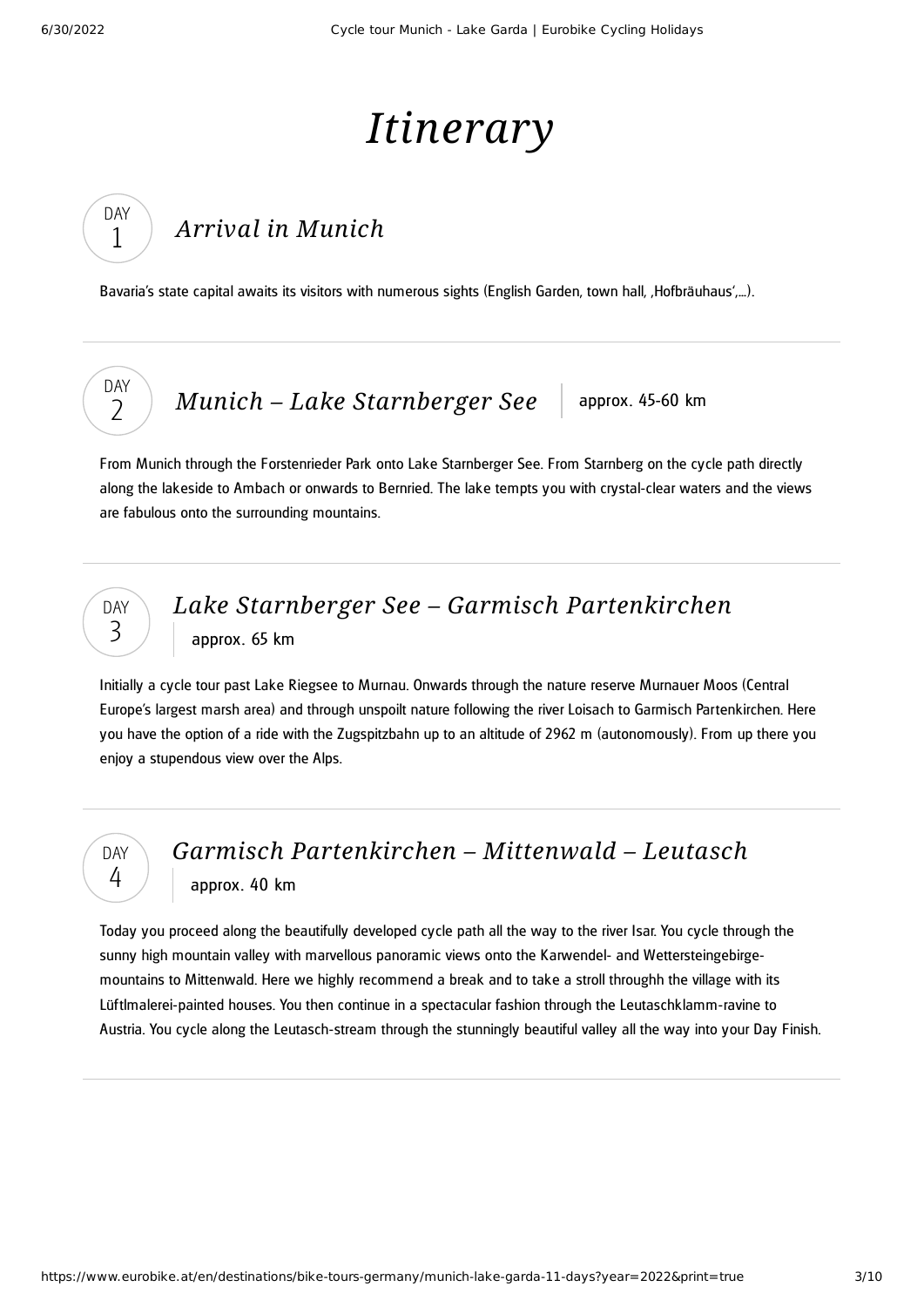

*[Leutasch](#page-3-0) – Imst* approx. 50 km

<span id="page-3-0"></span>Today you cycle over into the Inn-river valley. You leave Leutasch on a country road leading you on gently hilly terrain before an eight-kilometre long descent takes you to Telfs. You cycle on the former towpath along the river Inn and so reach Stams with its Baroque Cistercian monastery. Then via Haiming it is not far to Imst, the so-called "North Tyrolean Merano'.



DAY 7

*Imst* – *St. [Valentin/Burgeis/Mals](#page-3-1)* approx. 50 km + bus transfer

<span id="page-3-1"></span>Today, you will cycle along the river Inn, past the monastery Zams to Landeck . A bus will take you to Nauders from where you will cycle less than 100 metres in altitude uphill to the mountain pass Reschenpass. From there, you will cycle downhill to Lake Reschensee and continue on minor roads to Mals (many towers in the centre) or to Burgeis at the foot of the castle Marienburg.

*St. [Valentin/Burgeis/Mals](#page-3-2) – Merano* approx. 65 km

<span id="page-3-2"></span>Your day starts with a trip to Glurns (perfectly preserved medieval city walls). Then, you will cycle via the Montani ruins, through Schlanders, down to Merano. On your way, you will come across some pretty castles (mountaineer Reinhold Messner's castle Juval) and you will get marvellous views of the impressive mountain massif Ortlermassiv and the mountain pass Stilfserjoch. Since 2004, the Venosta train (Vinschgaubahn) has been operating again between Mals and Merano. You can almost always take this train to travel a part of your journey.



<span id="page-3-3"></span>Today's stage will take you via Lana (Schnatterpeck Altar) and through numerous orchards and vineyards in the area of the South Tyrolean Wine Road, past many fortresses, castles, and ruins such as Hocheppan (famous frescos), to Lake Caldaro. You will stay overnight in the cosy wine town, Auer.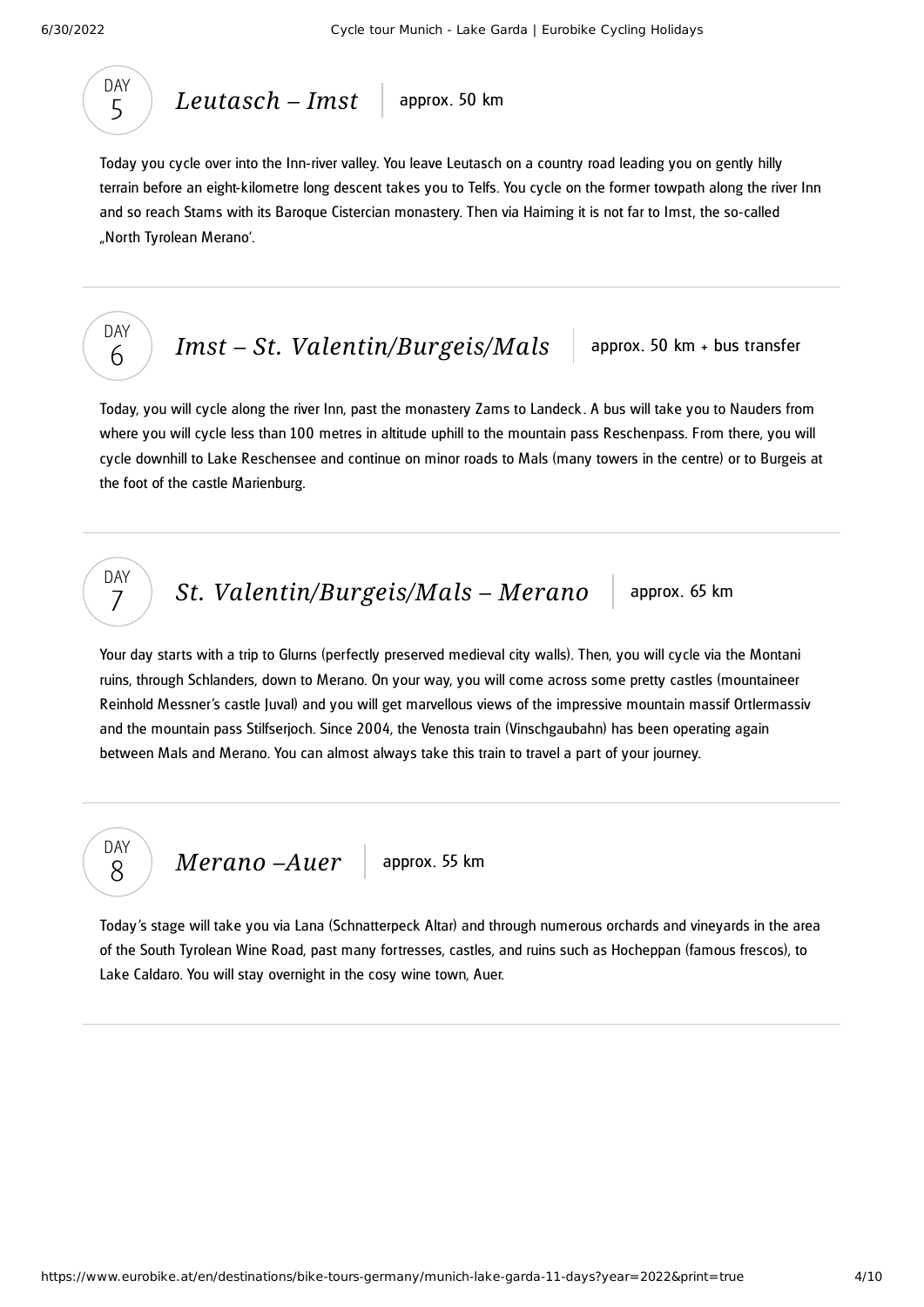

<span id="page-4-0"></span>On the sixth day, you will cycle mostly along the river Adige, and partly through orchards to Salurn, where the German speaking South Tyrol ends. The famous Trentino vineyards are located next to the dam ways. These ways lead you to Trento with its lovely old town, cathedral and castle Buonconsiglio.



<span id="page-4-1"></span>Today, you will cycle on bike paths along the river Adige via the old Tyrolean border town of Rovereto to Mori. From here, the route leads westward to Lake Garda. In Mori you will taste the world famous pistachio ice-cream in the Gelateria Bologna. After a short climb onto Passo S. Giovanni (150 metres), you will head down to the lake to Torbole or Riva.

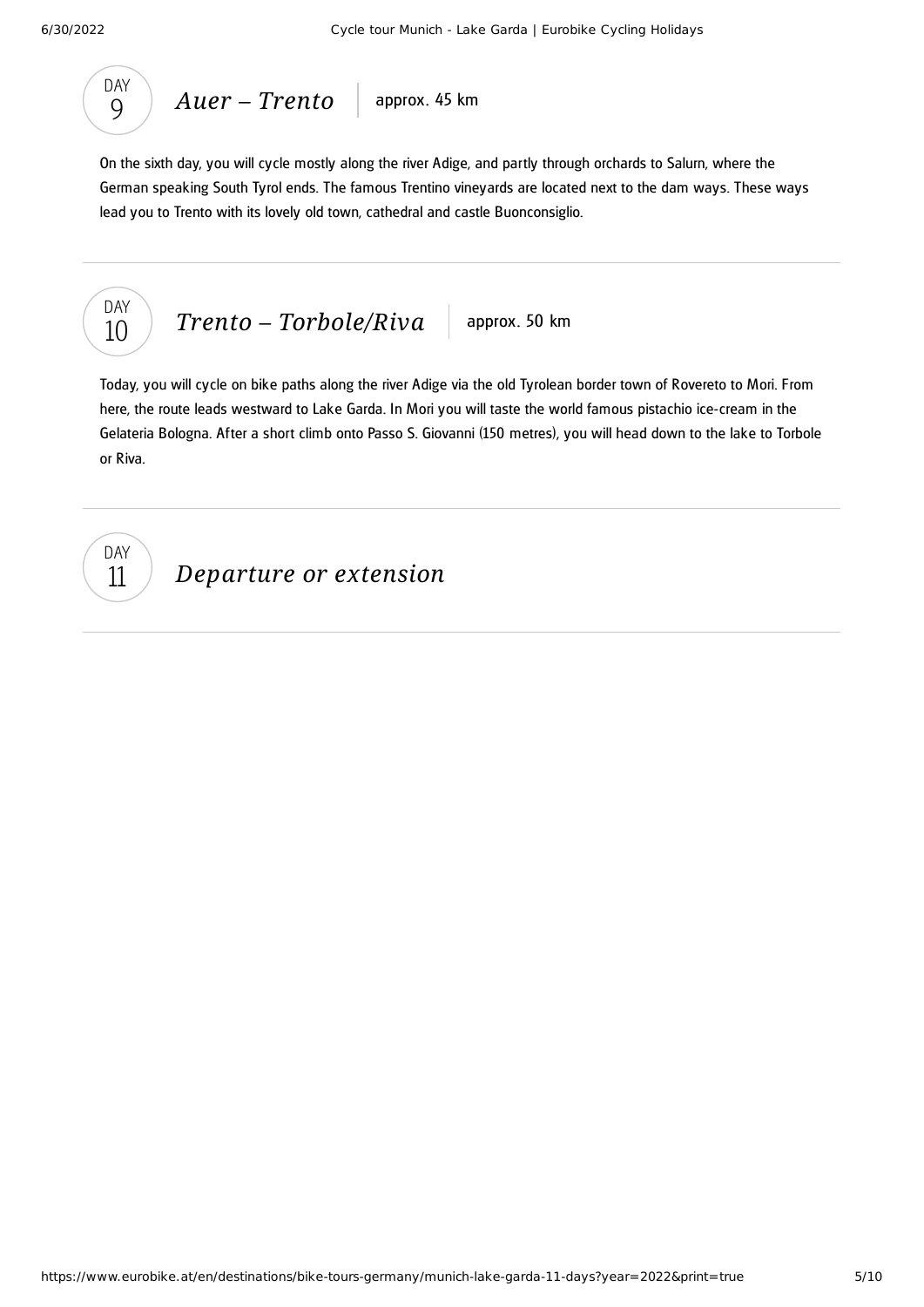6/30/2022 Cycle tour Munich - Lake Garda | Eurobike Cycling Holidays

### *Tour character*

You cycle on marvellous cycle paths and little side roads and only on very short sections on main roads. Nearly every day there are small ascents to be tackled. The Reschen-pass will be bypassed via a bus transfer, then follows a descent of approx. 1200 metres in altitude to Merano. The route is mainly asphalted, a few longer sections also on well-maintained dirt roads.

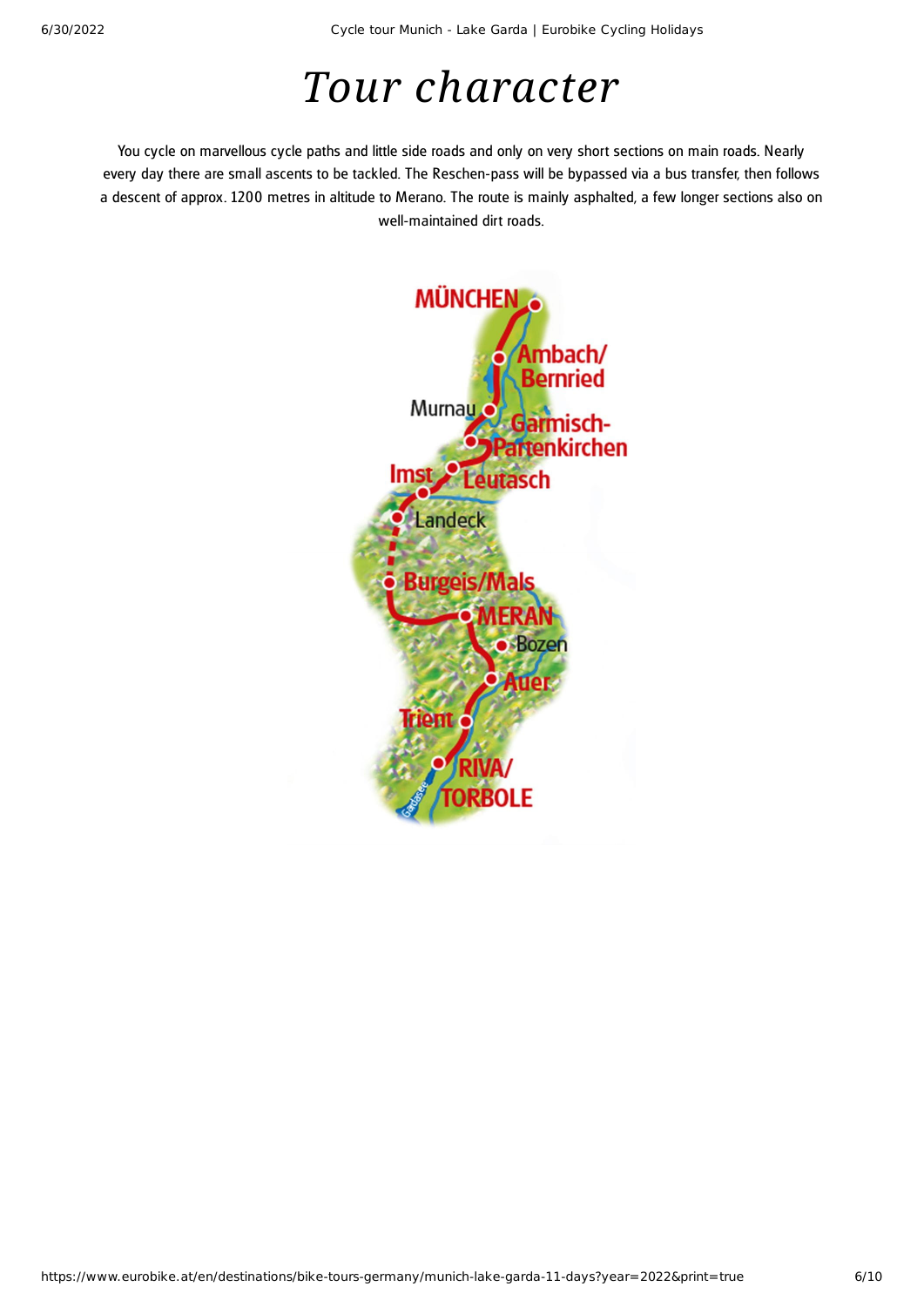### *Prices and events*

#### *Place of arrival: Munich*

|                                           | Season 1<br>$01.05.2022 - 21.05.2022$<br>arrival Sunday | Season 2<br>22.05.2022 - 18.06.2022  <br>arrival Sunday | Season 3<br>19.06.2022 - 11.09.2022  <br>arrival Sunday |
|-------------------------------------------|---------------------------------------------------------|---------------------------------------------------------|---------------------------------------------------------|
| Munich - Lake Garda,11 days, DE-MURMA-11X |                                                         |                                                         |                                                         |
| Base price                                | 1,049.00                                                | 1,099.00                                                | 1,149.00                                                |
| Surcharge single room                     | 279.00                                                  | 279.00                                                  | 279.00                                                  |

Category: 3\*\*\* hotels, in Munich 4\*\*\*\* hotel

## *Additional nights*

### *Place of arrival: Munich*

|                                                    | Season 1<br>May 1, 2022 - May 21, 2022  <br>arrival Sunday | <b>Season 2</b><br>May 22, 2022 - Jun 18, 2022  <br>arrival Sunday | Season 3<br>Jun 19, 2022 - Sep 11, 2022  <br>arrival Sunday |
|----------------------------------------------------|------------------------------------------------------------|--------------------------------------------------------------------|-------------------------------------------------------------|
| Munich                                             |                                                            |                                                                    |                                                             |
| Double room p. P.                                  | 89.00                                                      | 89.00                                                              | 89.00                                                       |
| Surcharge single room                              | 69.00                                                      | 69.00                                                              | 69.00                                                       |
| -100% Discount in extra<br>bed (0 - 5,99 years)    | $-100%$                                                    | $-100%$                                                            | $-100%$                                                     |
| -10% Discount in extra<br>bed (from 15 years)      | $-10%$                                                     | $-10%$                                                             | $-10%$                                                      |
| -25% Discount in extra bed<br>$(12 - 14,99$ years) | $-25%$                                                     | $-25%$                                                             | $-25%$                                                      |
| -50% Discount in extra<br>bed (6 - 11,99 years)    | $-50%$                                                     | $-50%$                                                             | $-50%$                                                      |
| <b>Torbole/Riva</b>                                |                                                            |                                                                    |                                                             |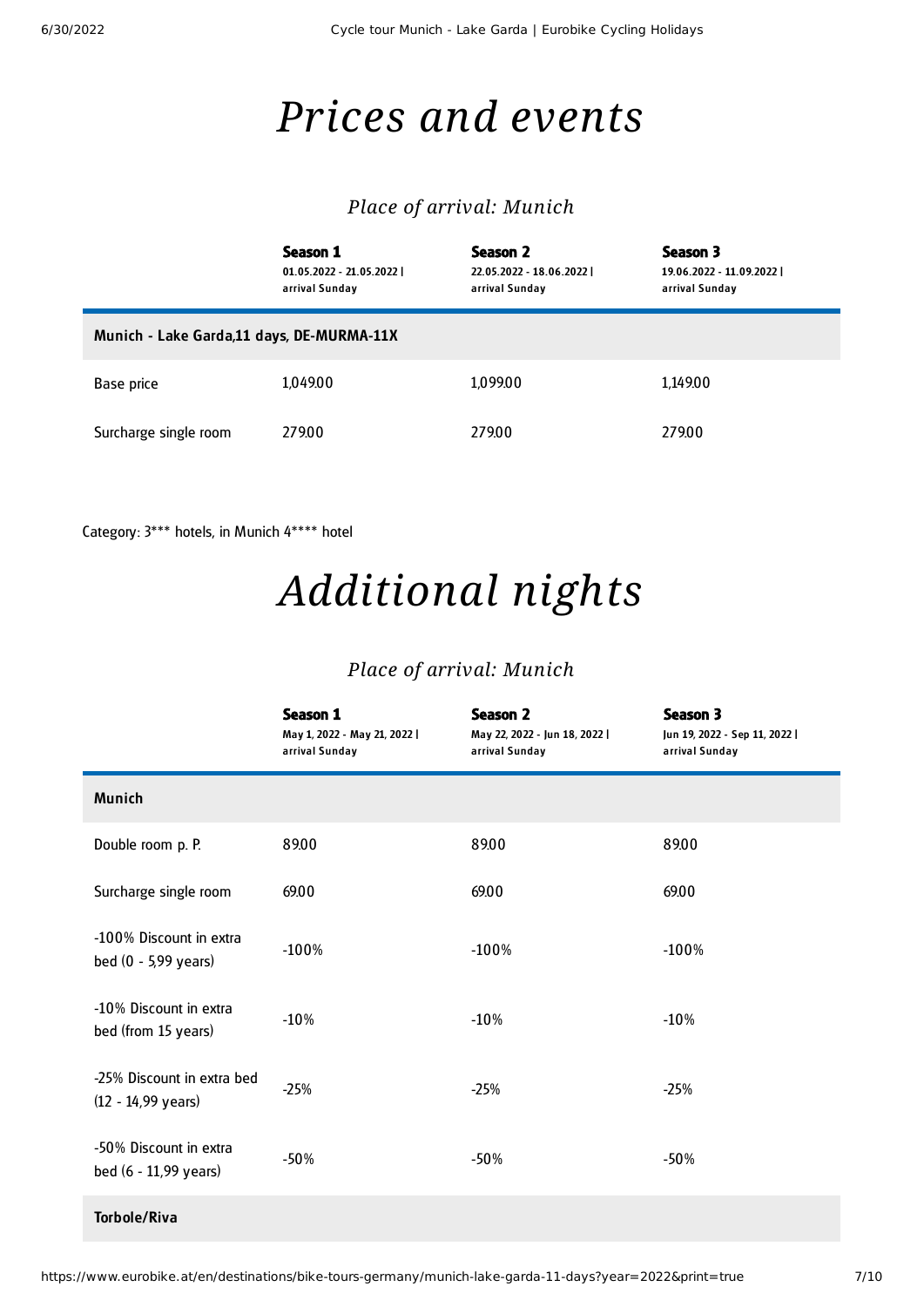6/30/2022 Cycle tour Munich - Lake Garda | Eurobike Cycling Holidays

|                                                    | Season 1<br>May 1, 2022 - May 21, 2022  <br>arrival Sunday | <b>Season 2</b><br>May 22, 2022 - Jun 18, 2022  <br>arrival Sunday | Season 3<br>Jun 19, 2022 - Sep 11, 2022  <br>arrival Sunday |
|----------------------------------------------------|------------------------------------------------------------|--------------------------------------------------------------------|-------------------------------------------------------------|
| Double room p. P.                                  | 79.00                                                      | 79.00                                                              | 95.00                                                       |
| Surcharge single room                              | 45.00                                                      | 45.00                                                              | 45.00                                                       |
| -100% Discount in extra<br>bed $(0 - 5,99$ years)  | $-100\%$                                                   | $-100%$                                                            | $-100%$                                                     |
| -10% Discount in extra<br>bed (from 15 years)      | $-10%$                                                     | $-10%$                                                             | $-10%$                                                      |
| -25% Discount in extra bed<br>$(12 - 14,99$ years) | $-25%$                                                     | $-25%$                                                             | $-25%$                                                      |
| -50% Discount in extra<br>bed (6 - 11,99 years)    | $-50%$                                                     | -50%                                                               | -50%                                                        |

# *Our [rental](#page-7-0) bikes*

<span id="page-7-0"></span>

|                                              | <b>Filter</b> |
|----------------------------------------------|---------------|
| 21-gear unisex incl. rental bike insurance   | 99.00         |
| 21-gear gents incl. rental bike insurance    | 99.00         |
| 7-gear unisex incl. rental bike insurance    | 99.00         |
| Rental bike PLUS incl. rental bike insurance | 155.00        |
| Electric bike incl. rental bike insurance    | 219.00        |

Prices per person in EUR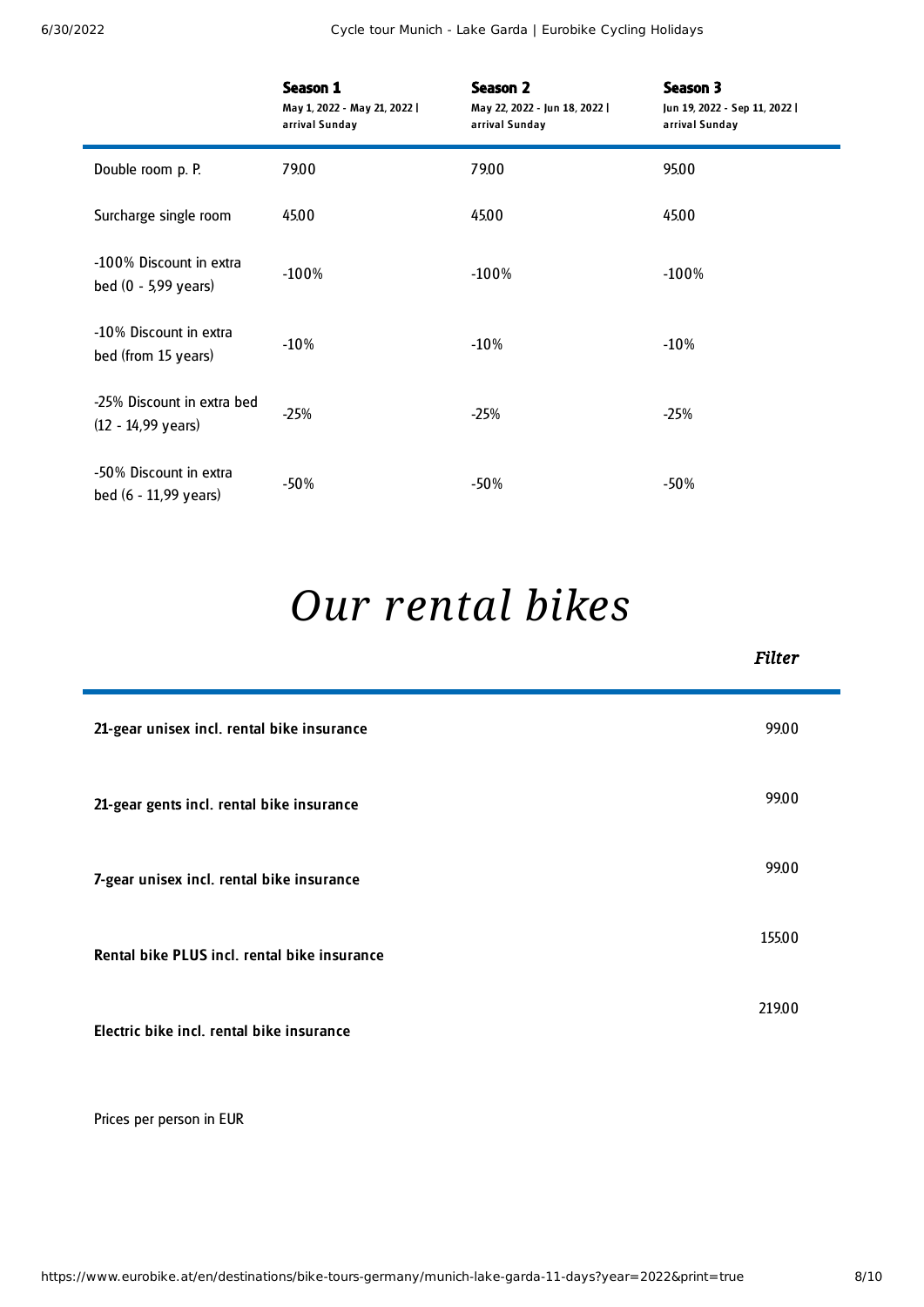# *Services and infos*

#### Leistungen

#### Included:

- Accommodation as already mentioned
- Breakfast
- Welcome briefing (German, English)
- Luggage transfer  $\bullet$
- EUROBIKE developed route
- Detailed travel documents 1x per room (German, English
- 1 transfer by minibus from Landeck to Nauders including your bike
- 1 pistachio ice-cream on the way to Lake Garda
- App for Navigation and GPS-data available
- Service hotline

#### Optional extras:

- Collective transfer (with central boarding and alighting point) from Torbole to Munich, daily, costs EUR 110 per person (min. 2 persons) incl. bike; reservation is necessary, to be paid in advance.
- Bike rental, including rental bike insurance

#### Infos

#### Arrival / Parking / Departure

- Munich train station
- Munich airport
- Multi-storey car park costs approx. EUR 49 / 8 days, approx. EUR 59 / 10 days, to be paid for at the time, no reservation possible/necessary! Free, unguarded parking near the hotel, no reservation possible/necessary!

#### Things to note

- Tourist tax, if due, is not included in the price!  $\bullet$
- $\bullet$ Further important information according to the package travel law can be found [here](https://www.eurobike.at/en/travel-information/before-the-tour/pci)